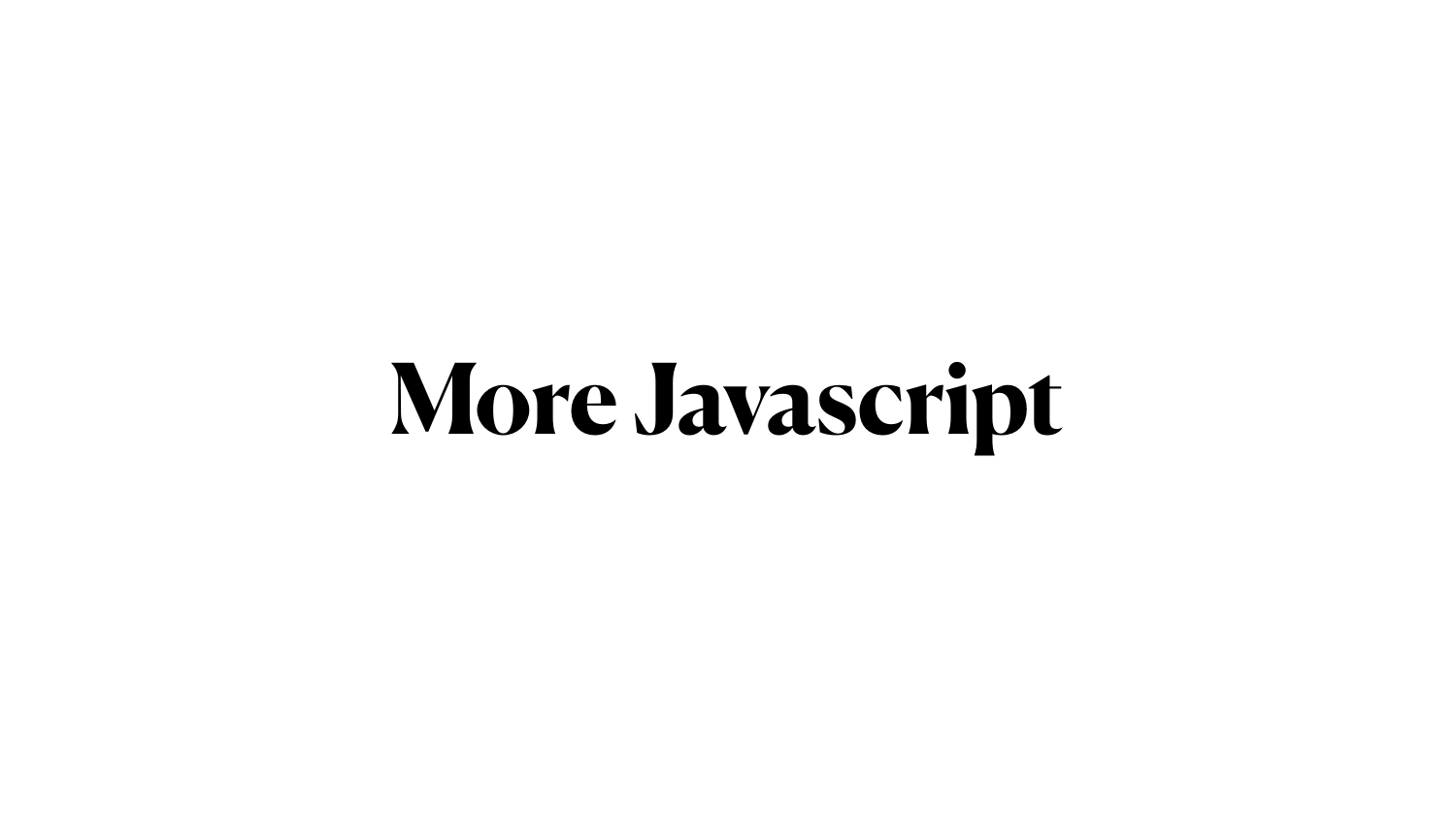## **Do more with DBs**

## Interested? contact [emmalinetaylor@yahoo.com.](mailto:emmalinetaylor@yahoo.com)



**JOIN THE TEAM!** WWW.MASSSHOOTING **DATABASE.ORG** 

## STOP MASS SHOOTINGS!

**EAM OF RESEARCHERS AND CREATING A HENSIVE DATABASE** AS PART OF AN EFFORT TO



**#ENDGUN** 

**VIOLENCE** 

- @THEMASSSHOOTING **DATABASE**
- **@DATABASEMASS**

**ETAYLOR@MASSSHOOTING** DATABASE.ORG

**P.O. BOX 5843 ARLINGTON, VA 22205**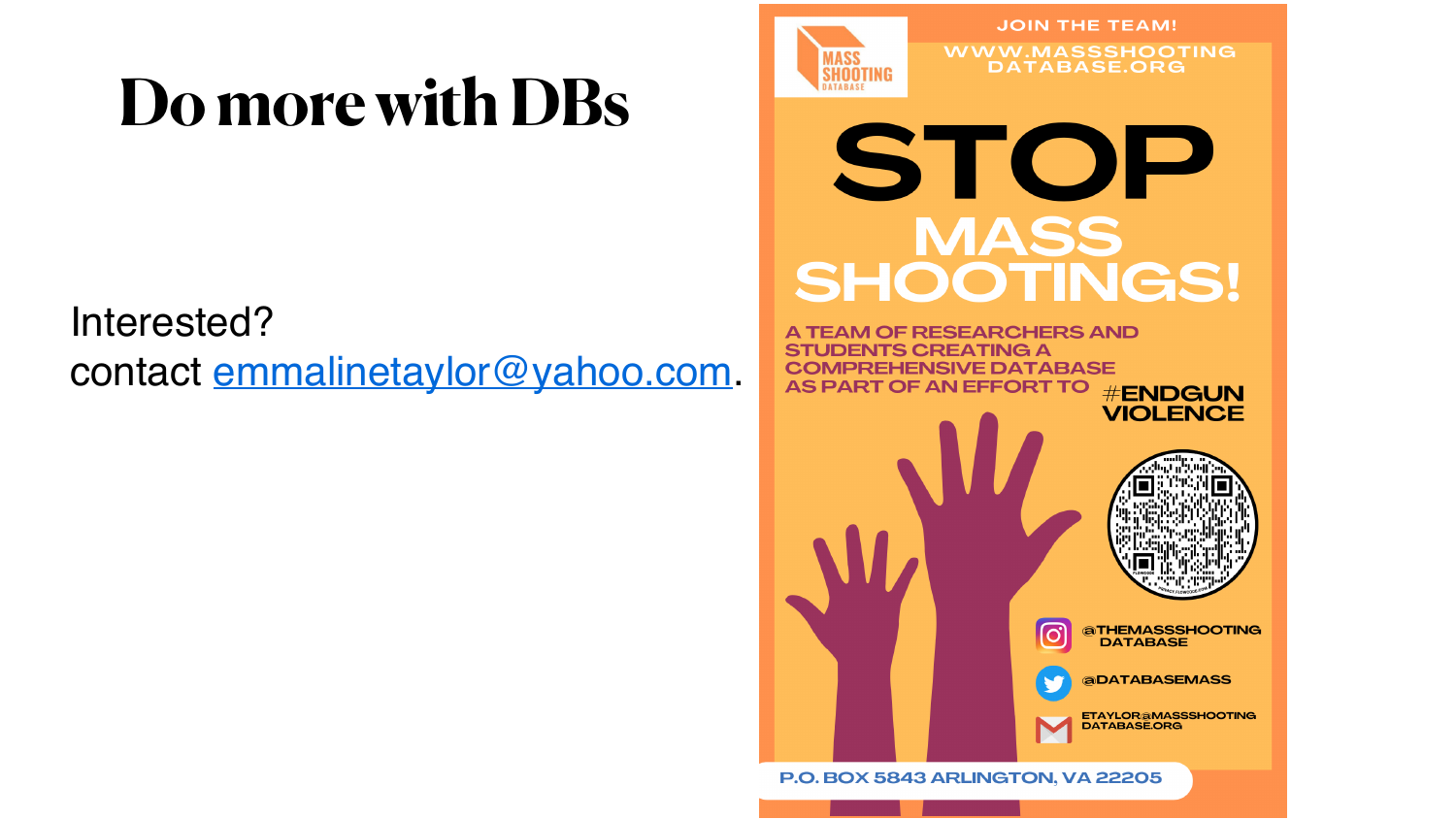# **Next assignment (#3)**

• Posted on class website

- Alternate assignment for one/two people
	- become a DBA / Sysadmin.
		- Figure out why the class server occasionally hangs
			- For details talk to me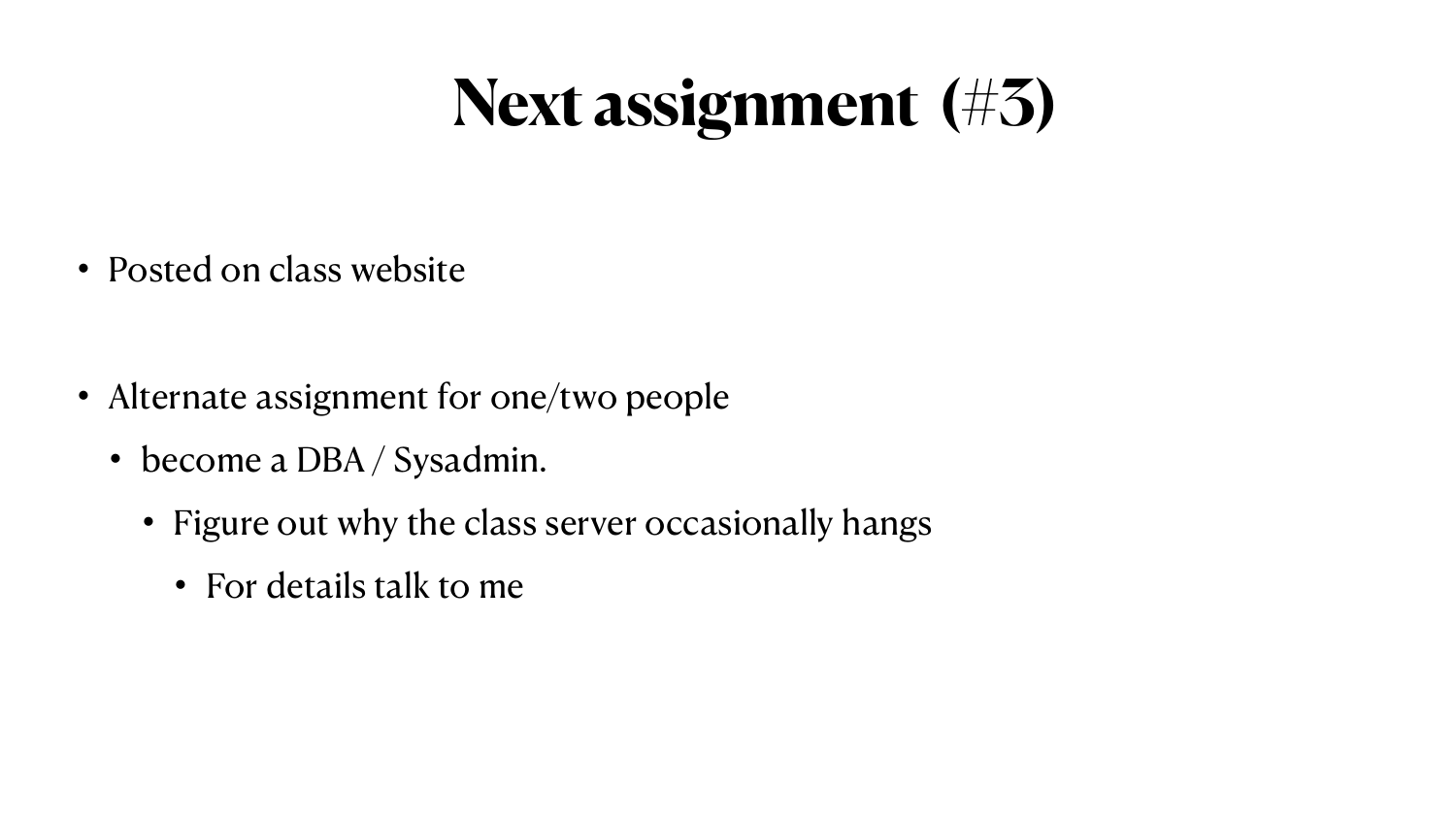# **Javascript in HTML pages**

- Javascript may be either directly in page between <script></script> or in an included file
- Javascript may be either in header or in body
- Javascript blocks are evaluated strictly in order in which they appear within html page

<html> <head> <script> console.log("hello head 1");  $script $>$$  <script src="sim.js"></script> <script> console.log("hello head 2");  $script $>$$  </head> <body> <script> console.log("hello body 1");  $script $>$$  <script> console.log("hello body 2");  $script $>$$  </body>  $\langle$ html $\rangle$ 

> <https://cs.brynmawr.edu/~gtowell/383/js1.html> <https://cs.brynmawr.edu/~gtowell/383/sim.js>

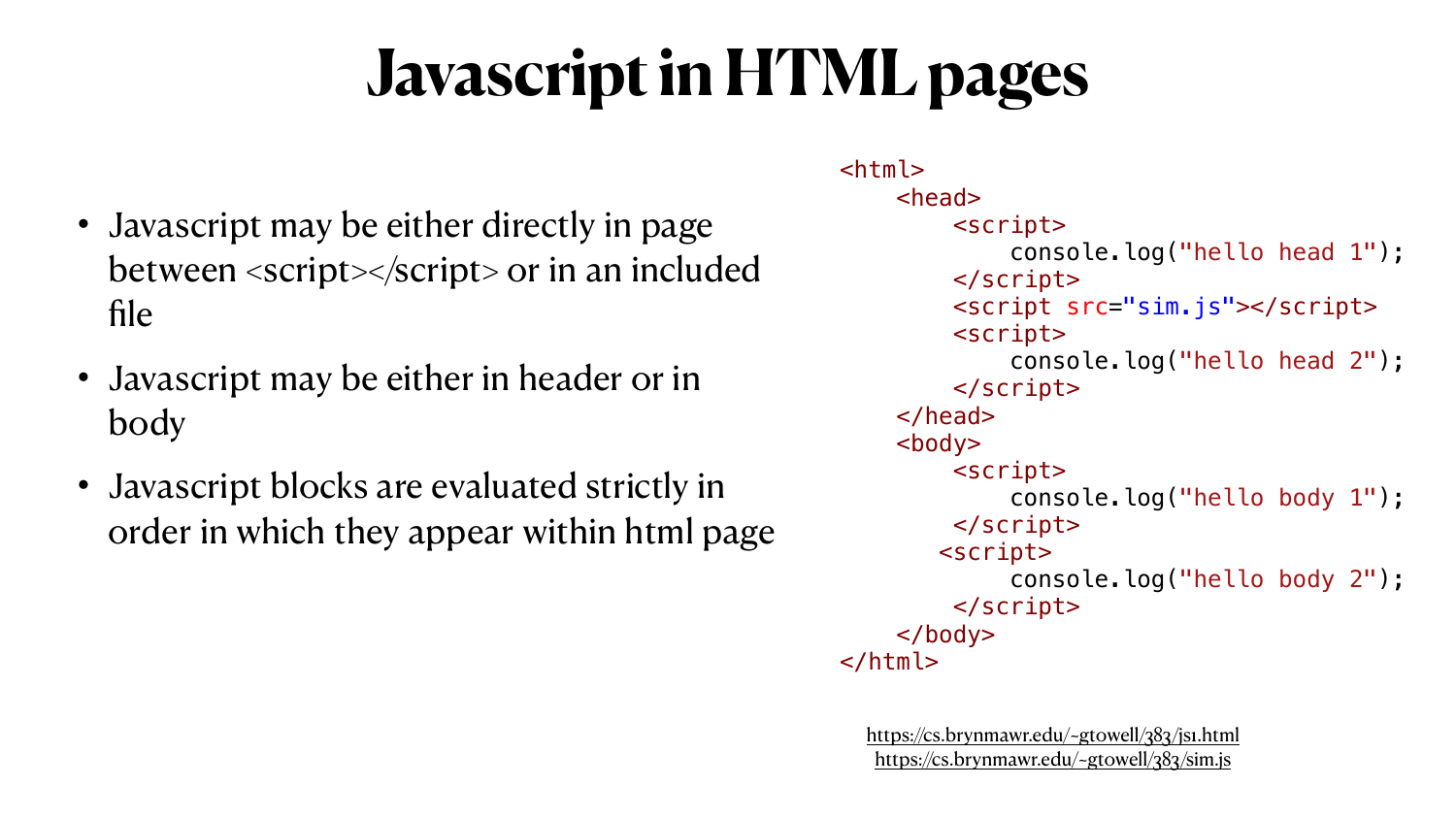# **Namespaces in Javascript**

<html>

<head>

<script>

let headCounter=1

- All Javascript runs in a single namespace
	- vars/functions created in one block are available in all other blocks
	- Error to use vars before they are declared
- Lots of different ways to  $log$



```
headCounter++);
        \langle script> <script>
              console.log("hello2 head", 
headCounter++, bodyCounter);
         </script>
     </head>
    <body> <script>
              let bodyCounter=1;
              console.log(`body part1 $
\{headCounter++\} $\{bodyCounter++\};
        </script> <script>
              console.log("body part2", 
headCounter++, bodyCounter++);
        \langle script> </body>
```
</html>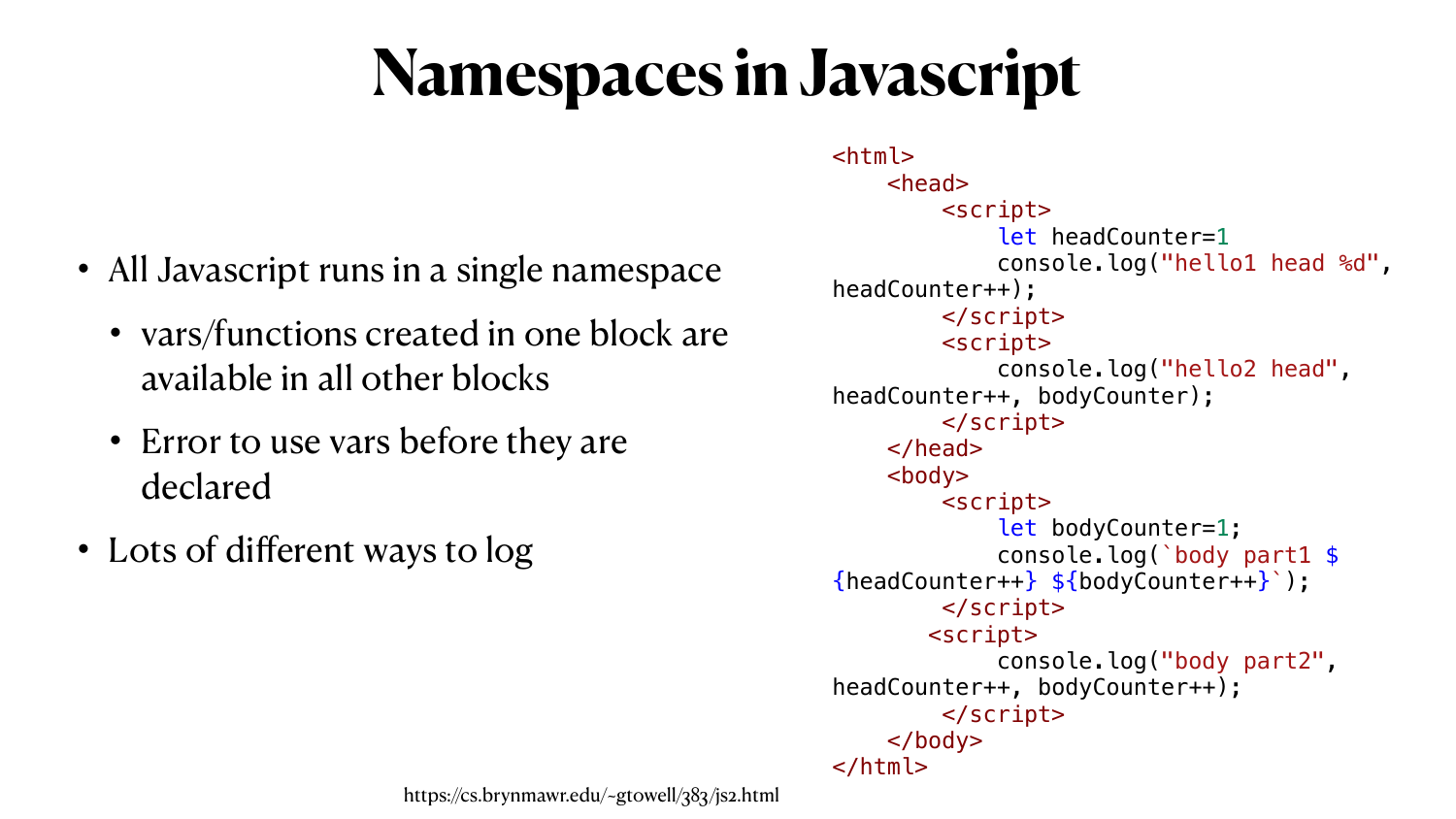# **JS and body text**

- Evaluation order in html page redux
	- It is not just JS, but everything that is evaluated in order.
		- All DOM is built in textual order
	- So, pages elements are unavailable to JS before they appear
- Conclusion: any JS that modifies a page -- immediately -- should be last

<html> <body> <script> document.querySelector("#span1").text="replaceme nt 1"; </script> <span id="span1" style="fontsize:300%;color:red">Original 1</span>  $2<sub>b</sub>r/$  <span id="span2" style="fontsize:400%;color:blue">Original 2</span> <script> document.querySelector("#span2").innerHTML="repl acement 2"; </script> </body> </html>





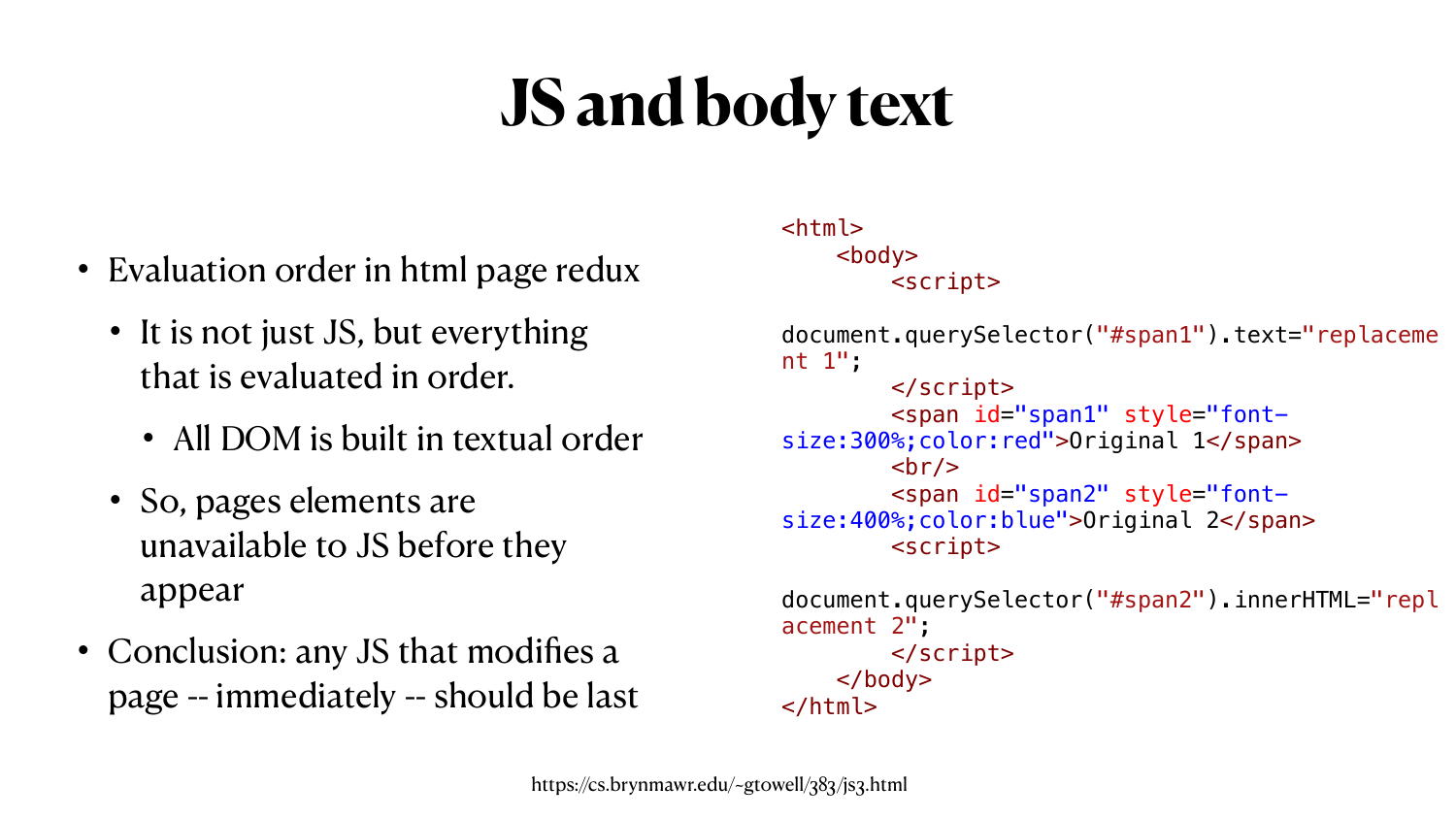## **JS and events**

- Realistically, almost never do things immediately in JS. Use functions and events.
	- other than declare global vars
	- and create functions
- instead execute a function when an event occurs.
- There are lots of events, these are common

```
<html>
    <body onload="f();">
         <script>
             function f() {
document.querySelector("#span1").innerHTML="r
eplacement b";
document.querySelector("#span2").innerHTML="r
eplacement c";
 }
         </script>
         <span id="span1" style="font-
size:300%;color:red">Original 1</span>
        \text{dr/s} <span id="span2" style="font-
size:400%;color:blue">Original 2</span>
    </body>
</html>
```

| Event             | <b>Description</b>                                        |
|-------------------|-----------------------------------------------------------|
| $ $ onchange      | An HTML element has been changed                          |
| $ $ onclick       | The user clicks an HTML element                           |
|                   | onmouseover The user moves the mouse over an HTML element |
| <b>onmouseout</b> | The user moves the mouse away from an HTML element        |
| $ $ onkeydown     | The user pushes a keyboard key                            |
| lonload           | The browser has finished loading the page                 |

#### full list = [https://www.w3schools.com/jsref/dom\\_obj\\_event.asp](https://www.w3schools.com/jsref/dom_obj_event.asp) https://cs.brynmawr.edu/~gtowell/383/js4.html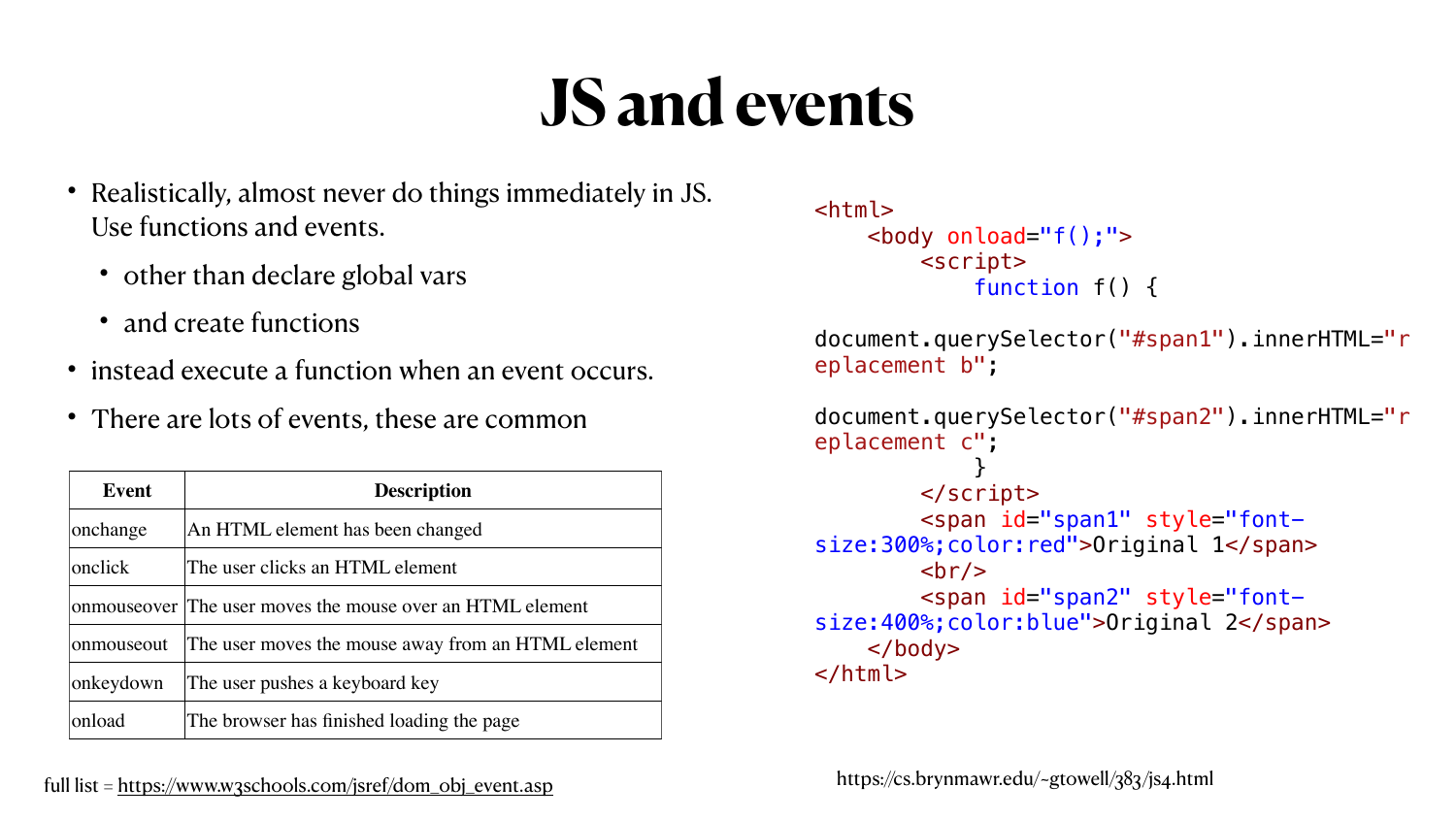- The can be associated with almost any html element
	- Often this is a mistake, but it can make for very interactive html pages



## **Events Can be anywhere**

```
<html>
     <body>
         <script>
            let hoverCount=1;
             function g() {
document.querySelector("#span1").innerH
TML=`first ${hoverCount++}`
;
document.querySelector("#span2").innerH
TML=`second ${('c'+hoverCount++)}`
;
 }
        </script>
         <span onmouseover="g();"
id="span1" style="font-
size:300%;color:red">Original 1</span>
        <br/>- <span onclick="g();" id="span2"
style="font-
size:400%;color:blue">Original 2</span>
     </body>
</html>
```
https://cs.brynmawr.edu/~gtowell/383/js5.html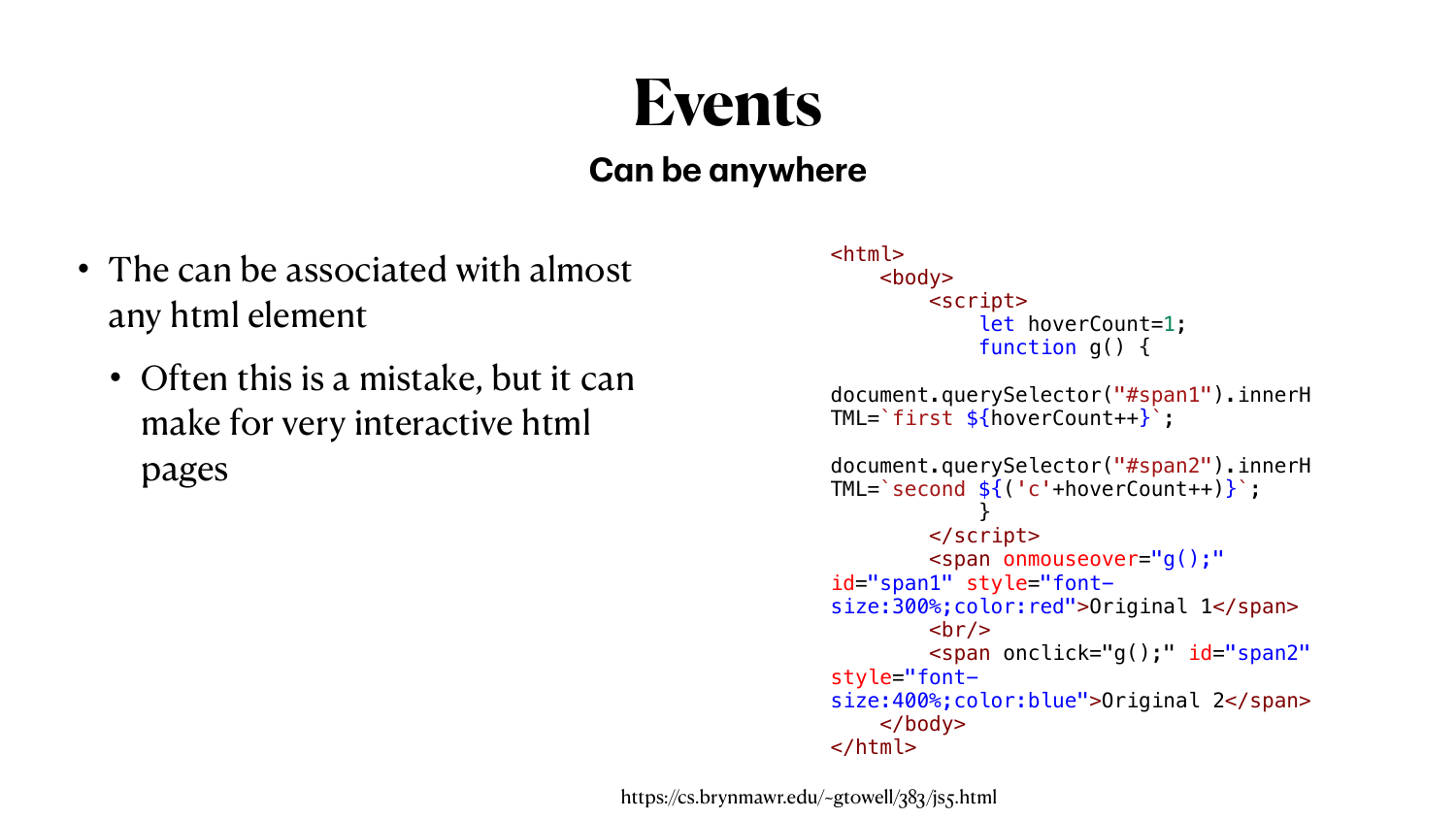https://www.geeksforgeeks.org/whyjavascript-is-a-single-threadlanguage-that-can-be-non-blocking/

https://developer.mozilla.org/en-US/ docs/Web/JavaScript/EventLoop



Event-driven  $=$  after setup program waits for event and then responds per the program setup.

Single threaded == javascript only ever does one things at a time



## **Javascript is single-threaded and non-blocking Event Driven**

### JavaScript Run-Time Environment

| JavaScript  |            |  |
|-------------|------------|--|
| MEMORY HEAP | Call Stack |  |
|             |            |  |
|             |            |  |
|             |            |  |
|             |            |  |
|             |            |  |
|             |            |  |
|             |            |  |

Non-blocking = JS ne ver gets stuck waiting for an event (bad programmers can write a classic sleep loop)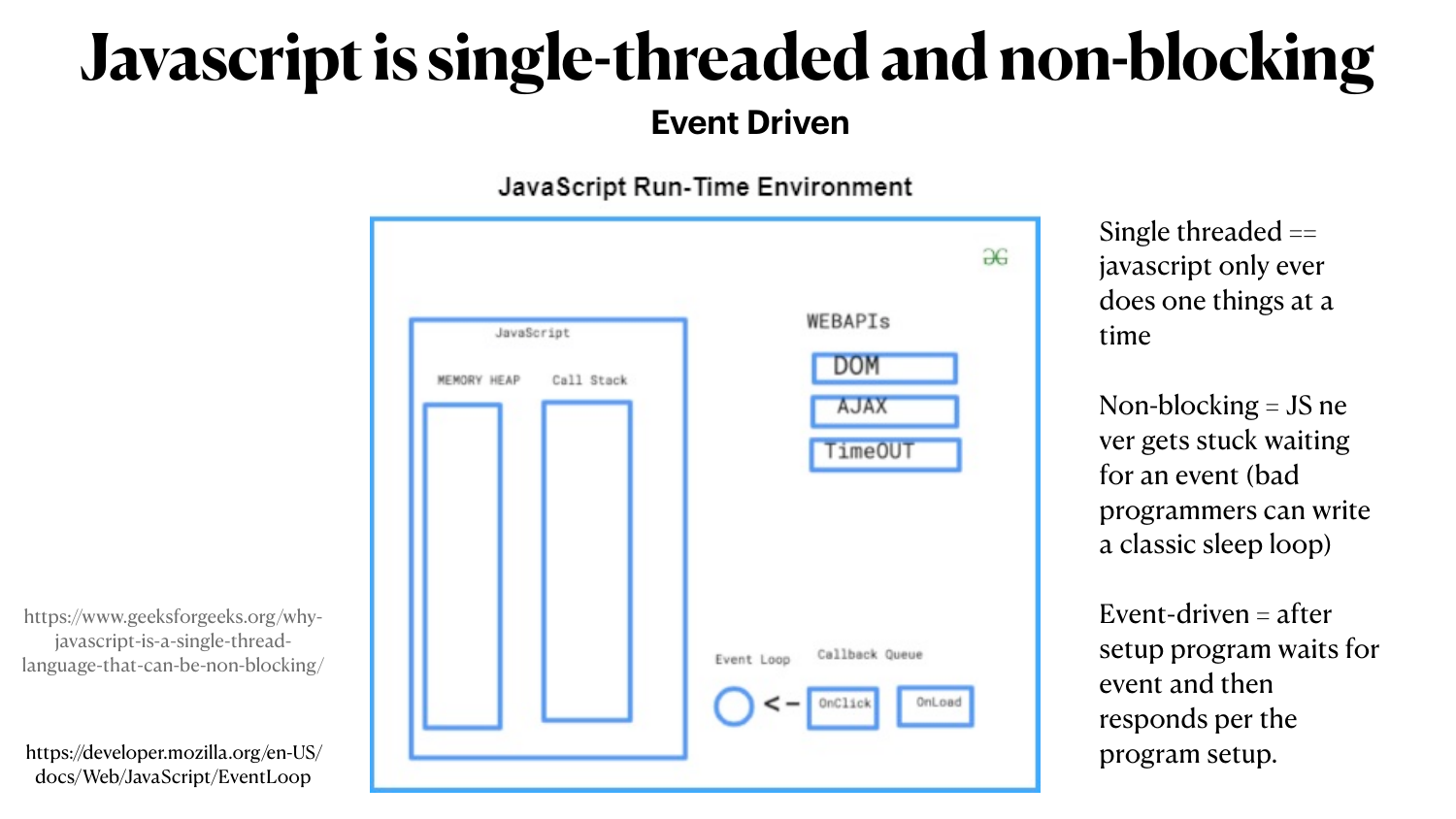# **Client-Server communications**

- Whole page reload
	- forms (which can be built on the fly in JS)
- JS based
	- fetch
- Continuing Needs
	- Polling
	- Long Polling
	- Server sent events
	- Web sockets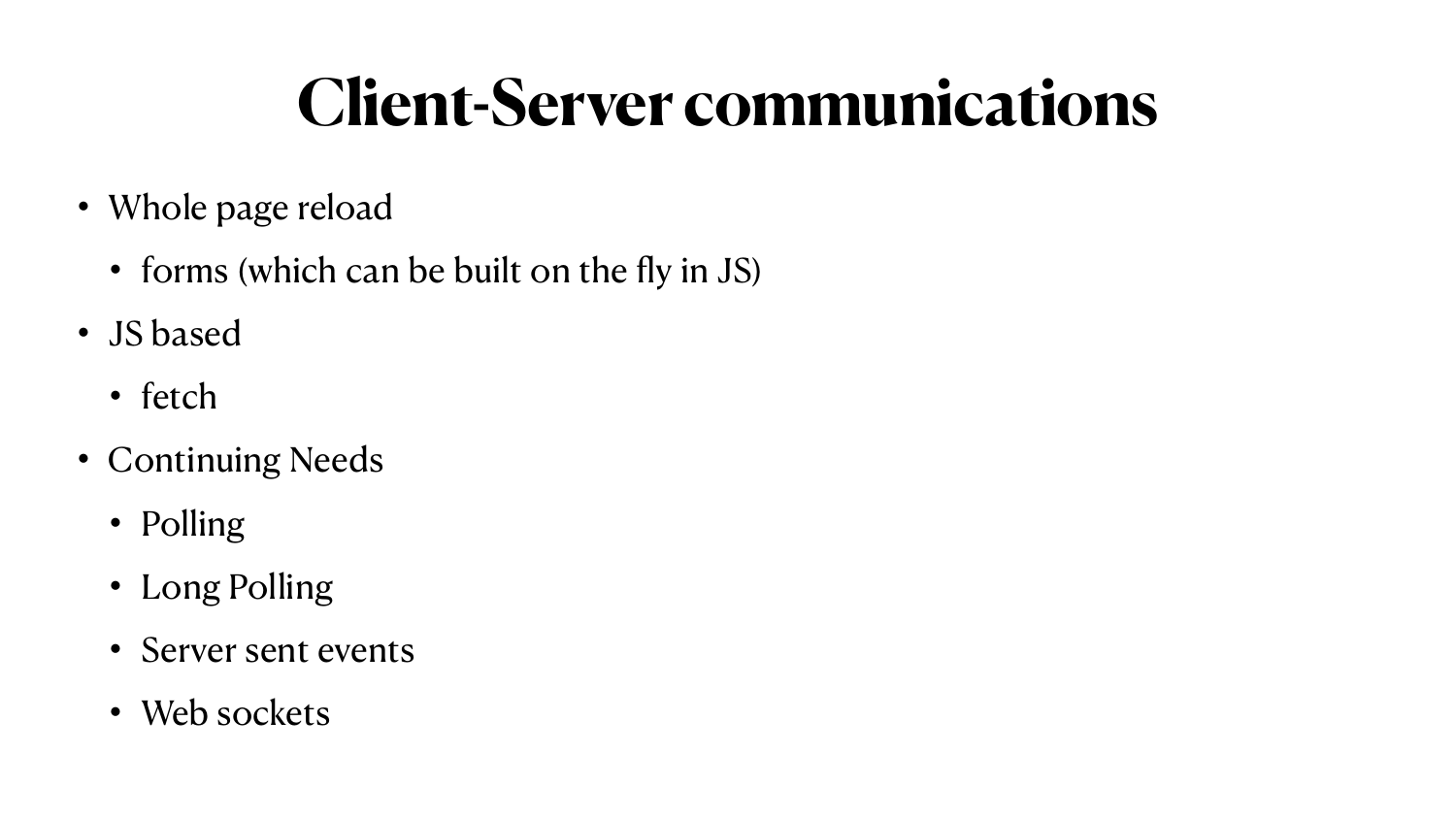

- 1. An event occurs in a web page (the page is loaded, a button is clicked)
- 2. An XMLHttpRequest object is created by JavaScript
- 3. The XMLHttpRequest object sends a request to a web server
- 4. The server processes the request
- 5. The server sends a response back to the web page
- 6. The response is read by JavaScript
- Proper action (like page update) is performed by JavaScript



### *A***synchronous** *J***avaScript** *A***nd** *X***ML.**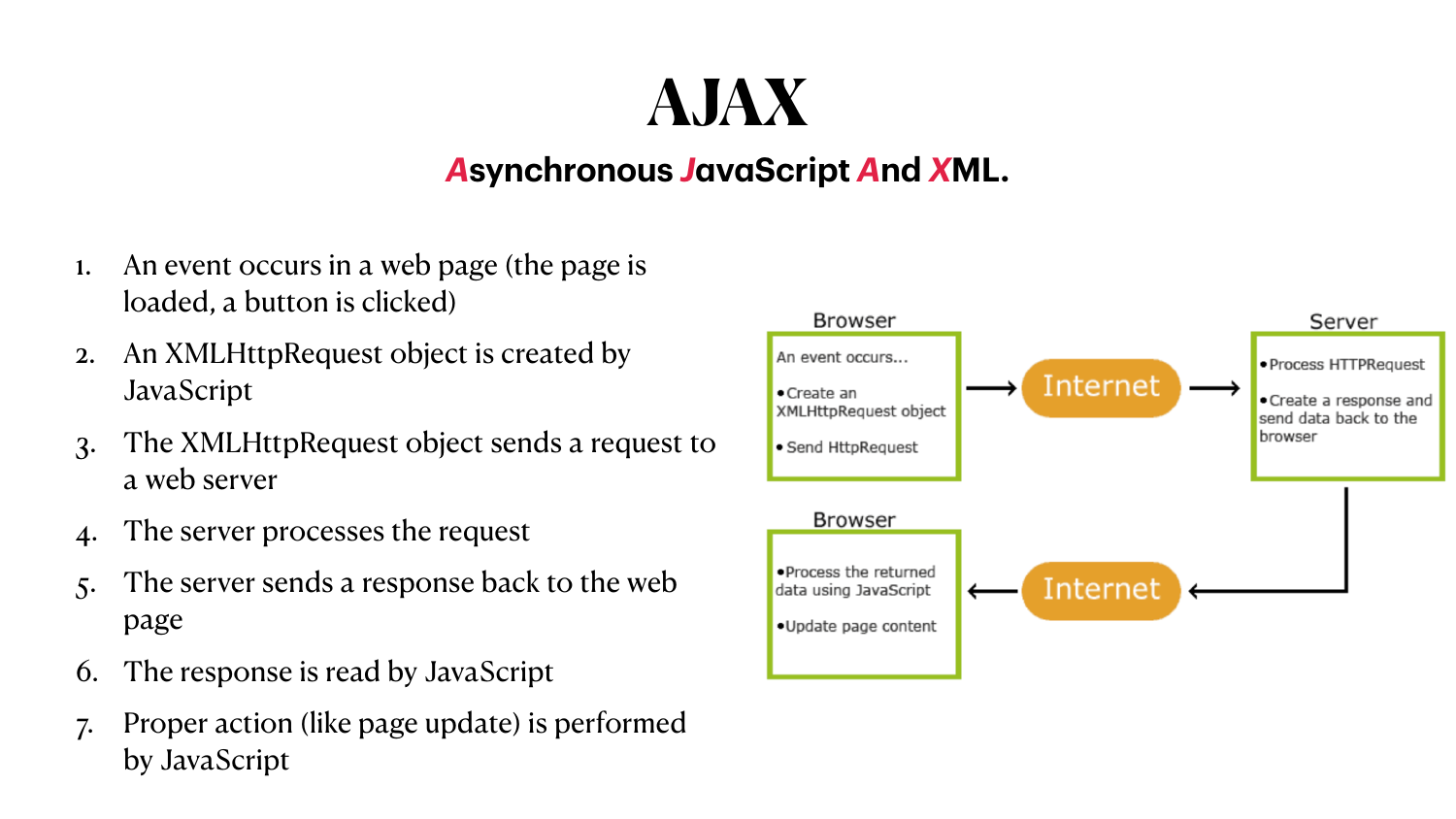# **Event driven and timing**



<https://cs.brynmawr.edu/~gtowell/383/js6.html> and js7.html  $\bullet$  DO NOT!!!

- Javascript does not have sleep() because it would be blocking,
	- You can kind of simulate it (as at left)
	-

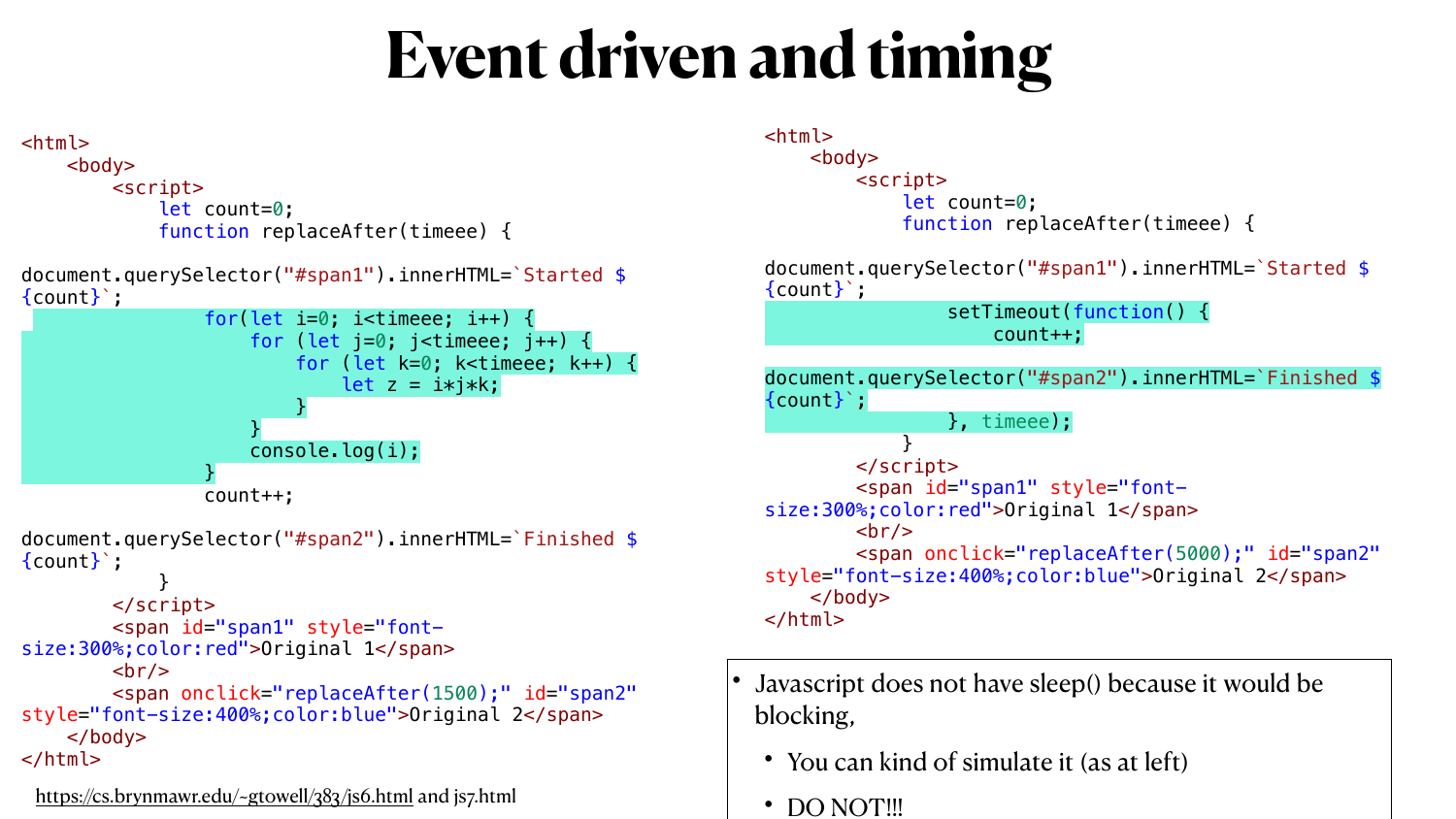## **Timers ..... are tricky**

```
<html>
     <body>
         <script>
             let count=0;
             function doit() {
                 count++;
document.querySelector("#span2").innerHTML=`Finished $
{count}`;
 }
             function replaceAfter(timeee) {
document.querySelector("#span1").innerHTML=`Started $
{count}`;
                setTimeout(doit(), timeee);
 }
         </script>
         <span id="span1" style="font-
size:300%;color:red">Original 1</span>
        \text{dr/s} <span onclick="replaceAfter(1500);" id="span2"
style="font-size:400%;color:blue">Original 2</span>
     </body>
</html>
```

```
<html>
     <body>
         <script>
             let count=0;
             function doit() {
                 count++;
document.querySelector("#span2").innerHTML=`Finished ${count}
`;
 }
             function replaceAfter(timeee) {
document.querySelector("#span1").innerHTML=`Started ${count}
\ddot{ }setTimeout(function() { doit() }, timeee);
 }
         </script>
         <span id="span1" style="font-
size:300%;color:red">Original 1</span>
        <br/>- <span onclick="replaceAfter(1500);" id="span2"
style="font-size:400%;color:blue">Original 2</span>
     </body>
</html>
```
• the first argument is evaluated, and the result of that evaluation is placed in the timer queue.



<https://cs.brynmawr.edu/~gtowell/383/js8.html>

- - So the left does NOT work.